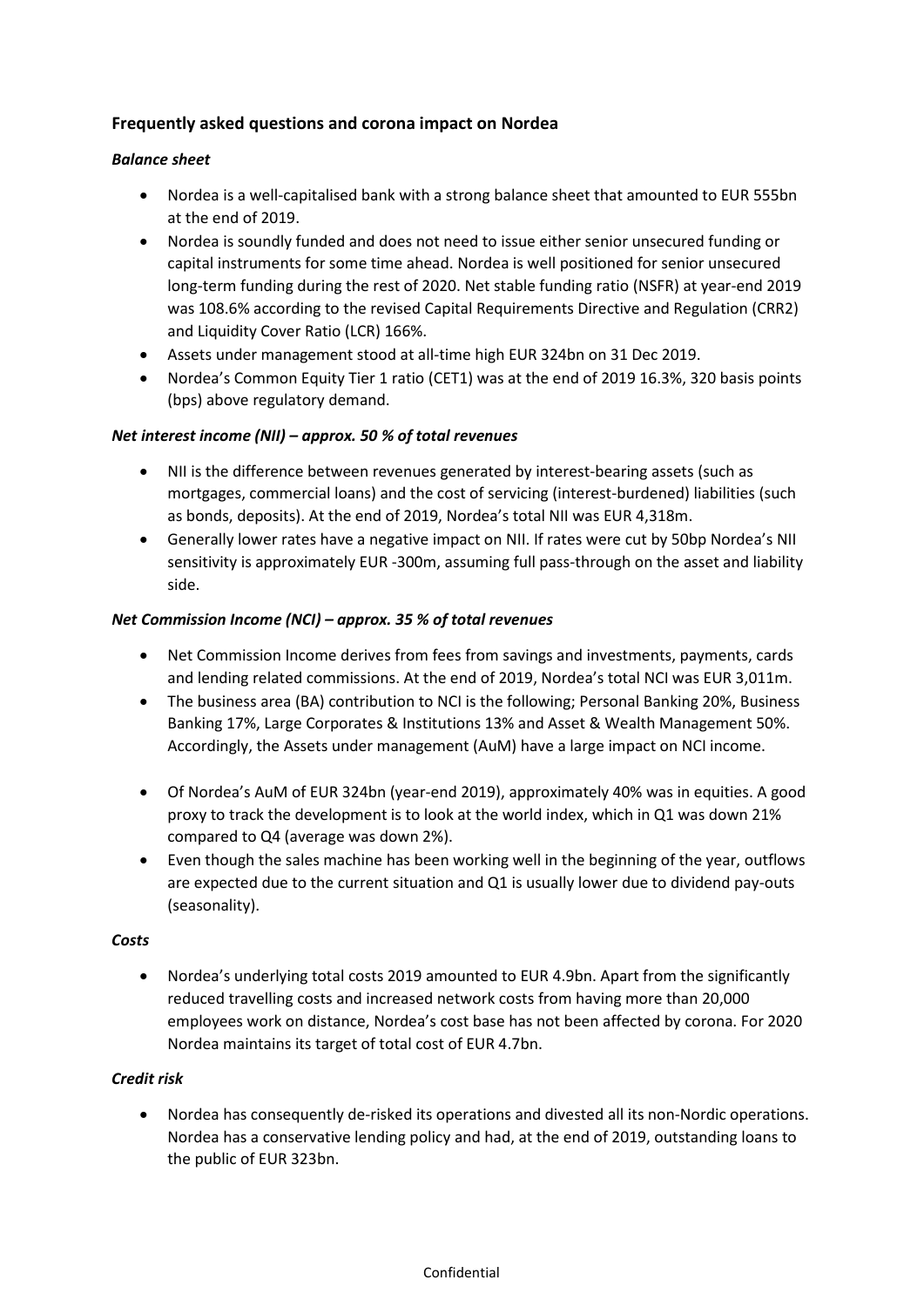• Following the corona outbreak, Nordea offers customers several instalment free months for both retail and business customers. It is still too early to determine the impact on all customers.

### **Corona impacts on customers' credit quality can be expected to be seen from different directions:**

- Exposures to travelling and leisure as well as land and air transportation, which is limited, in total around 1.5% of Nordea's total credit portfolio. Large transportation and shipping customers are on average highly rated. The shipping sector in total is 2.5% of Nordea's total credit portfolio. The exposure to cruise ships is a smaller part, around 0.1% of the total credit portfolio.
- Manufacturing companies and trading companies may be affected, either through weaker demand in the market or from value chain disturbances. Manufacturing and trading companies have often strong or medium-level credit quality.
- The oil and offshore companies are affected by the very low oil price, but following that Nordea's de-risking and reduced exposures, the exposure to these segments is now around 0.7% of Nordea's total credit portfolio.

## *Postponed AGM and dividend*

Due to safety concerns for its shareholders and personnel, Nordea decided to postpone its Annual General Meeting (AGM) to 14 May 2020.

### *Nordea Stock Exchange release 31.3.2020*

In light of the COVID-19 pandemic and the related recommendation adopted by the European Central Bank ("ECB") on 27 March 2020, the Board of Directors of Nordea has decided to propose postponement of the decision on dividend payment for the financial year 2019 and therefore to change its proposal for dividend payment to the Annual General Meeting planned to be held on 14 May 2020.

The ECB considers it is essential that banks conserve capital to retain their capacity to support the economy in an environment of heightened uncertainty caused by COVID-19. The ECB therefore recommends that significant credit institutions, at least until 1 October 2020, refrain from dividend distributions, do not undertake any irrevocable commitment to pay out dividends for the financial years 2019 and 2020 and refrain from share buy-backs aimed at remunerating shareholders.

Nordea is one of the most strongly capitalised banks in Europe. However, the Board of Directors acknowledges the uncertainty caused by COVID-19 and agrees with the need for action by all banks to support Europe's society and economy. Following the ECB recommendation, the Board of Directors therefore proposes postponement of the decision on dividend payment for the financial year 2019. The Board of Directors proposes that the Annual General Meeting planned to be held on 14 May 2020 would authorise the Board of Directors to decide on a dividend payment of a maximum of EUR 0.40 per share for the financial year 2019 to be distributed in one or several instalments. The authorisation would be valid until the Annual General Meeting in 2021. The Board of Directors intends to follow the recommendation adopted by the ECB and refrain from deciding on a dividend payment based on the authorisation before 1 October 2020. Nordea will publish possible decisions on dividend payment separately, and simultaneously confirm the dividend record and payment dates.

The Annual General Meeting in 2021 will resolve on the distribution of profits for the financial year 2020 following the proposal by the Board of Directors expected to be published in Q1 2021.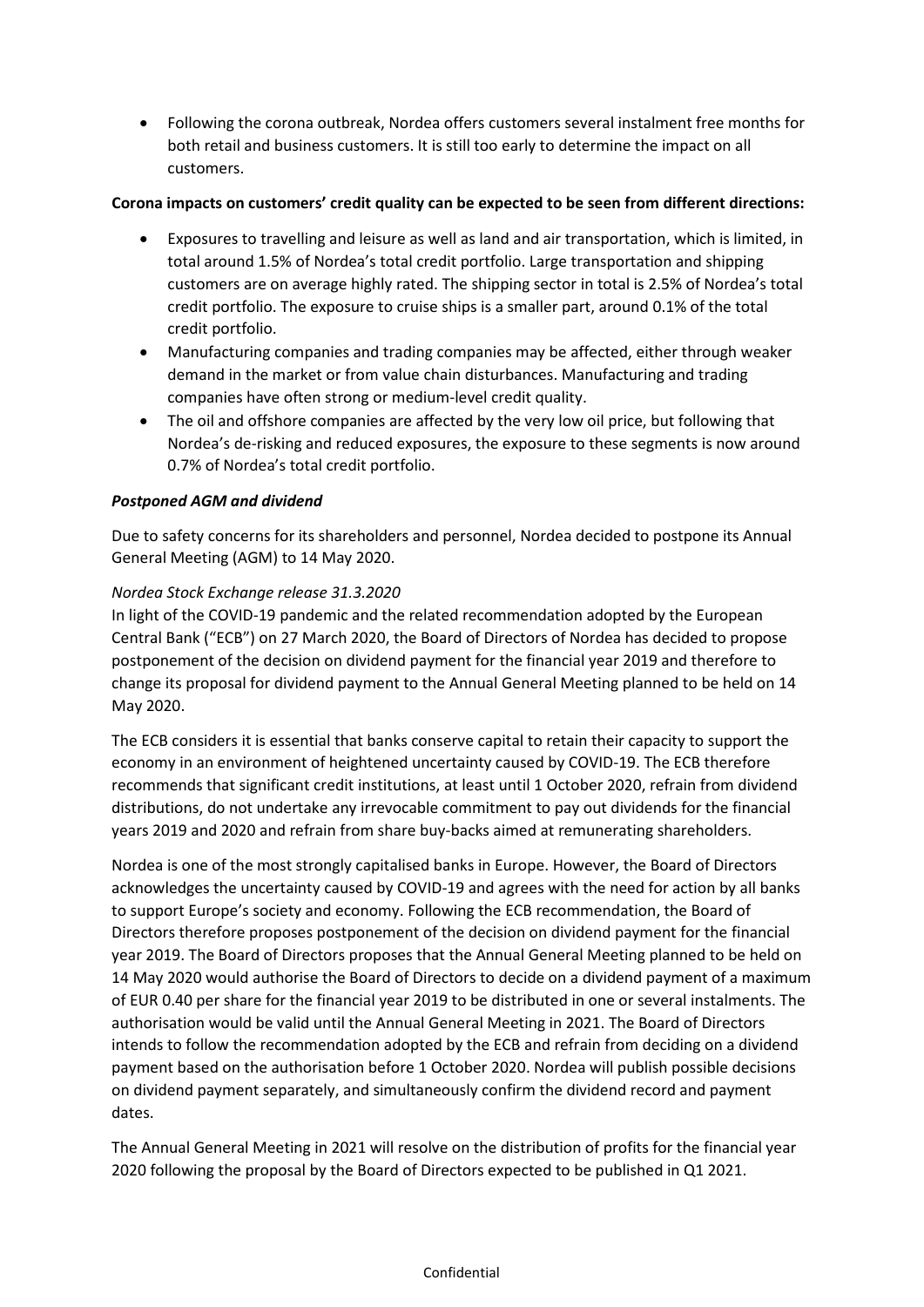• **CET1 and ROE**. A postponed dividend pay-out has no impact on Nordea's Common Equity Tier 1 ratio (CET1 ratio) whereas a cancelled dividend would increase CET1 by 100bps. A cancelled dividend would also have a negative impact of 40bps on Nordea's return on equity (ROE).

## *What actions have been taken by the ECB/EBA/SSM/Nordic regulators and how does it impact Nordea?*

**Background;** Several authorities have announced measures on capital, funding and liquidity to ensure that banks can continue to fulfil their role in funding the real economy.

## **Capital:**

- The ECB will also allow banks to partially use capital instruments already now, such as Additional Tier 1 (AT1) and Tier 2 (T2) capital to meet the Pillar 2 Requirements (P2R), which is a measure that was expected to be applicable from January 2021.
- Impact on Nordea capital;

The decision from the Finnish FSA removes the 3% Systemic Risk Buffer (SRB) for Nordea and instead the 2% buffer for other systemically important institutions (O-SII) becomes applicable, reducing the overall requirement for systemic risk from 3% to 2%. It is also stated that this decision promotes a smooth transition to forthcoming changes in capital regulation (CRD V) which states that the buffers for SRB and O-SII should be additive.

- The ECB states that they will allow banks to operate temporarily at lower levels than normally. The ECB statement does not change the Minimum Distributable Amount (MDA) in any way without relevant amendments to SREP 2019 decisions. However, the message from the ECB should be interpreted as that there will be a larger acceptance and less harsh supervisory activities if requirements are breached.
- An overview of ECB statements on capital requirements is illustrated below. To date, no statements have been made from the Single Resolution Board so no reduction of Recovery and Resolution Plan indicators can be taken into account yet;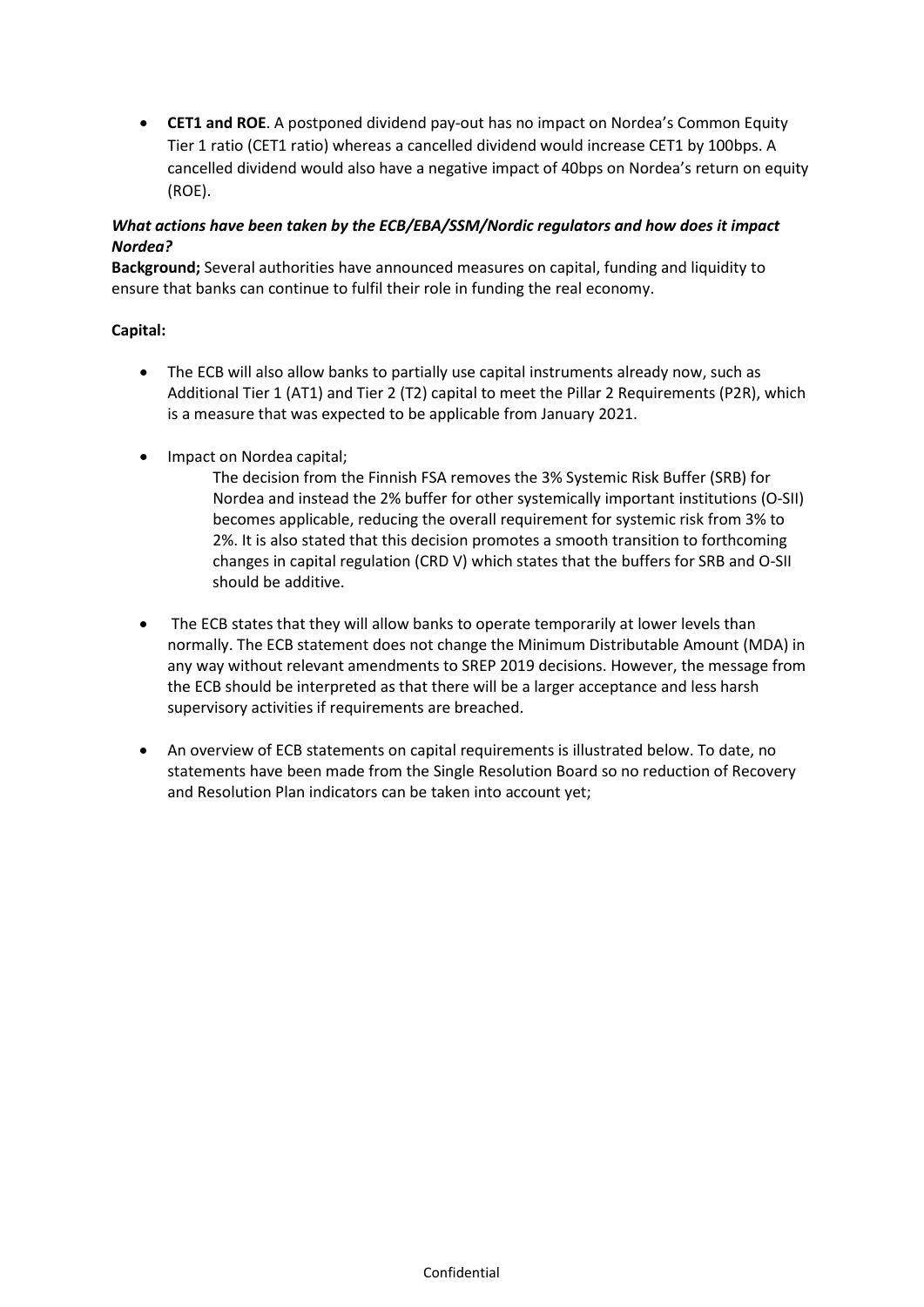

### **Funding and liquidity:**

The newly launched Central bank facilities look supportive for both size and terms and will expectedly be utilised to ensure available liquidity to customers.

- **TLTRO III;** The ECB published new terms which will apply to TLTRO III operations between June 2020 and June 2021. The new terms offer the opportunity to take 3-year funding at a rate of -0.75%. In order to be eligible for the lowest funding rate banks must be able to maintain current lending levels to euro area non-financial corporations and households. Nordea is currently assessing the terms and the possibilities to participate.
- The Swedish Riksbank also announced a similar funding package. Banks will be granted a total of EUR 45bn 2-year loans against collateral. The loans are offered at an interest rate equivalent to the Riksbank's repo rate, at present 0%. Same as for the ECB facility, the terms of the loans will be conditioned on bank's lending growth. See more below
- Additionally, the **ECB**, the **Danish Central Bank**, the **Norwegian Central Bank** and the **Riksbank** have also announced extraordinary short-term lending facilities to ensure liquidity access to financial institutions. The facilities will be in place for as long as deemed necessary.

• **Liquidity;** The ECB will allow banks to operate temporarily below the required 100% level of the liquidity coverage ratio (LCR).

#### • *The Riksbank's 2-year lending facility:*

Central banks have introduced a wide range of lending facilities to enable banks to support the economy in the current situation. Nordea is not in need of additional liquidity to support customers, but wants, following consultation with the Riksbank, to support the central bank's initiative, to help reassure banks of all sizes that they can use the facility and operationally test the arrangements. Therefore, Nordea has participated in the Riksbank's 2-year facility, at the rate offered, which is initially 0.2%.